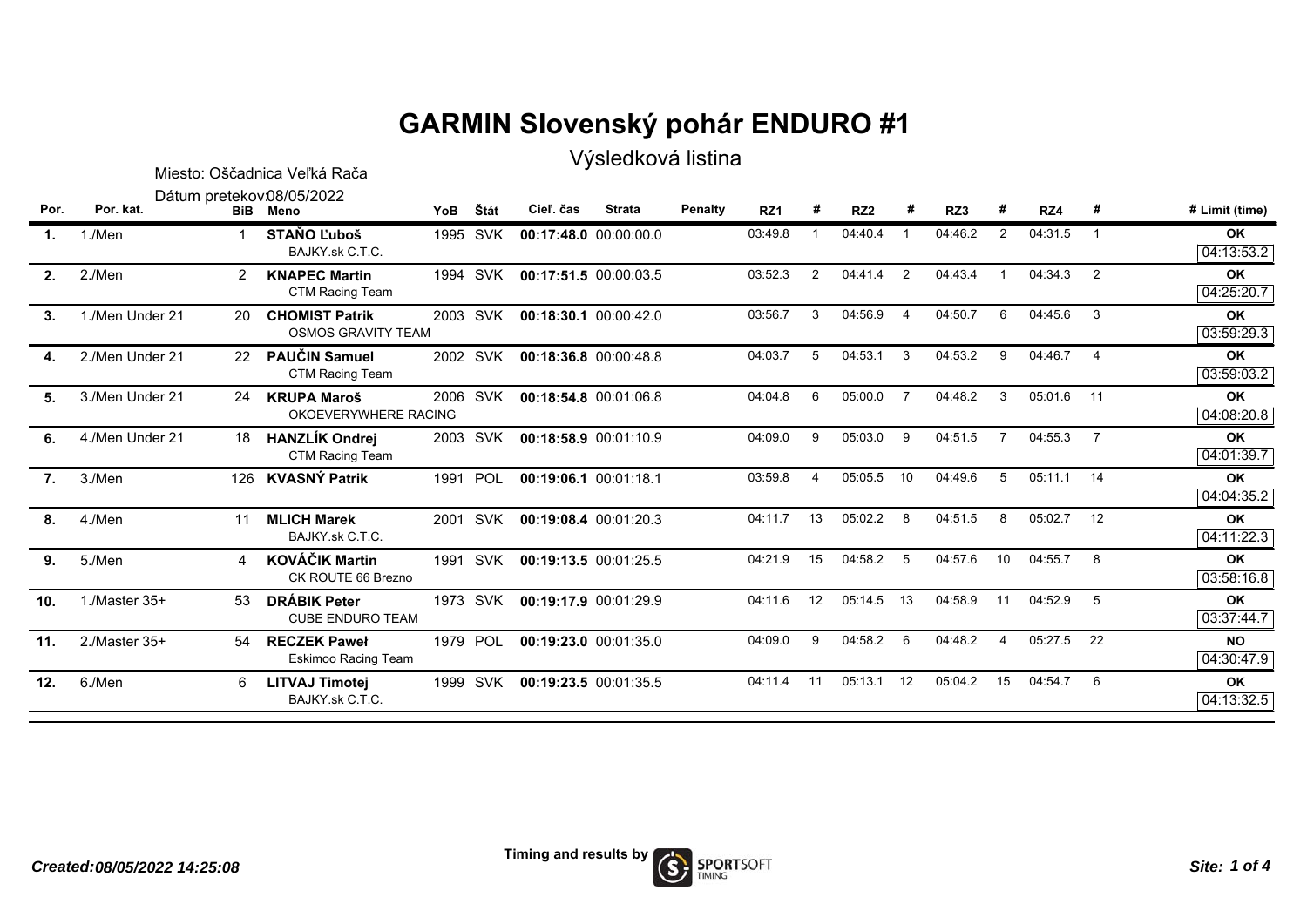| 04:07.2<br>05:09.1<br>05:05.8<br>17<br>05:04.0<br>13<br>1973<br>POL<br>7<br>11<br>3./Master 35+<br>125<br><b>KVASNY Roman</b><br>00:19:26.2 00:01:38.1<br>13.<br><b>Trek Bielsko Racing</b><br>04:17.8<br>05:18.6<br>05:05.1<br>16<br>04:56.3<br>9<br>2001 POL<br>14<br>14<br>14.<br>7./Men<br><b>PINDEL Piotr Maciej</b><br>00:19:37.9 00:01:49.9<br>127<br><b>Trek Bielsko Racing</b><br><b>ŠPALEK Michal</b><br>04:07.8<br>8<br>05:22.1<br>16<br>05:07.4<br>18<br>05:11.2 15<br>4./Master 35+<br>1983 SVK<br>00:19:48.6 00:02:00.5<br>15.<br>48<br>Športservis Team<br>04:32.7<br>25<br>15<br>05:01.9<br>13<br>04:58.7<br>10<br>05:19.4<br>8./Men<br>5<br><b>KOLAR Michael</b><br>1992 SVK<br>00:19:52.9 00:02:04.9<br>16.<br>OKOEVERYWHERE RACING<br>04:24.5<br>18<br>05:22.1<br>17<br>05:04.2<br>14<br>05:22.8<br>18<br>5./Men Under 21<br>2005 POL<br><b>BARTOSZEK Dominik</b><br>00:20:13.7 00:02:25.7<br>17.<br>32<br>04:29.9<br>22<br>17<br><b>BUDAY Jakub</b><br>05:34.7<br>21<br>05:00.2<br>12<br>05:13.0<br>9./Men<br>12<br>1998 SVK<br>00:20:18.0 00:02:29.9<br>18.<br><b>CMS TEAM</b><br>ŠKVARKO Martin<br>24<br>20<br>05:11.6<br>04:31.1<br>05:35.5<br>-24<br>05:15.0<br>- 16<br>19.<br>5./Master 35+<br>1986 SVK<br>00:20:33.2 00:02:45.2<br>49<br><b>RIDEPRO</b><br>05:28.9<br>04:23.9<br>16<br>05:27.5<br>18<br>05:13.4<br>19<br>24<br>NOVODOMEC Sebastián 2005 SVK<br>00:20:33.7 00:02:45.7<br>20.<br>6./Men Under 21<br>21<br><b>WELDTITE CYKLO TURIEC</b><br>04:31.0<br>23<br>05:39.0<br>28<br>05:18.9<br>23<br>05:25.3<br>21<br>LOPUŠNÝ Dušan<br>1983 SVK<br>6./Master 35+<br>21.<br>51<br>00:20:54.4 00:03:06.3<br>CK ROUTE 66 Brezno<br>04:29.7<br>21<br>05:28.8<br>05:22.4<br>24<br>05:42.8<br>31<br>20<br>10./Men<br>1996 SVK<br>8<br><b>LINDA Jakub</b><br>00:21:03.9 00:03:15.9<br>22.<br><b>WELDTITE CYKLO TURIEC</b><br>04:33.9<br>27<br>05:38.1<br>05:29.0<br>25<br>27<br>05:25.1<br>27<br>7./Men Under 21<br><b>HATHAZI Arthur</b><br>2006 ROM<br>00:21:06.1 00:03:18.1<br>23.<br>35<br><b>Bikepoint Racing</b><br>22<br>25<br>05:28.5<br>23<br>04:39.9<br>31<br>05:34.8<br>05:24.5<br>1992 POL<br>11./Men<br>17<br><b>BOJARSKI Rafał</b><br>00:21:07.8 00:03:19.8<br>24.<br>04:36.9<br>29<br>05:28.5<br>19<br>05:28.1<br>30<br>05:35.6<br>29<br>8./Men Under 21<br>2005 SVK<br>00:21:09.3 00:03:21.3<br><b>AIZNER Radomír</b><br>25.<br>25<br>BAJKY.sk C.T.C.<br>05:23.1<br>19<br>04:41.8<br>33<br>05:35.0<br>23<br>05:32.5<br>32<br>9./Men Under 21<br>2005 SVK<br><b>GUTH Richard</b><br>00:21:12.5 00:03:24.4<br>26.<br>30<br><b>WELDTITE CYKLO TURIEC</b><br>32<br><b>POL</b><br>04:39.7<br>30<br>05:35.7<br>25<br>05:15.6<br>21<br>05:44.9<br>$7$ ./Master 35+<br><b>CHMIELECKI Paweł</b><br>1987<br>00:21:16.1 00:03:28.0<br>27.<br>60<br>Eskimoo Racing Team<br>VARHAŇOVSKÝ Jakub<br>12./Men<br>04:32.9<br>26<br>05:57.1<br>35<br>05:24.7<br>26<br>05:25.0<br>20<br>1999 SVK<br>28.<br>00:21:19.8 00:03:31.7 | Por. | Por. kat. | <b>BiB</b> | Meno | YoB | Štát | Cieľ. čas | <b>Strata</b> | Penalty | RZ1 | RZ <sub>2</sub> | RZ3 | RZ4 | # | # Limit (time)          |
|------------------------------------------------------------------------------------------------------------------------------------------------------------------------------------------------------------------------------------------------------------------------------------------------------------------------------------------------------------------------------------------------------------------------------------------------------------------------------------------------------------------------------------------------------------------------------------------------------------------------------------------------------------------------------------------------------------------------------------------------------------------------------------------------------------------------------------------------------------------------------------------------------------------------------------------------------------------------------------------------------------------------------------------------------------------------------------------------------------------------------------------------------------------------------------------------------------------------------------------------------------------------------------------------------------------------------------------------------------------------------------------------------------------------------------------------------------------------------------------------------------------------------------------------------------------------------------------------------------------------------------------------------------------------------------------------------------------------------------------------------------------------------------------------------------------------------------------------------------------------------------------------------------------------------------------------------------------------------------------------------------------------------------------------------------------------------------------------------------------------------------------------------------------------------------------------------------------------------------------------------------------------------------------------------------------------------------------------------------------------------------------------------------------------------------------------------------------------------------------------------------------------------------------------------------------------------------------------------------------------------------------------------------------------------------------------------------------------------------------------------------------------------------------------------------------------------------------------------------------------------------------------------------------------------------------------------|------|-----------|------------|------|-----|------|-----------|---------------|---------|-----|-----------------|-----|-----|---|-------------------------|
|                                                                                                                                                                                                                                                                                                                                                                                                                                                                                                                                                                                                                                                                                                                                                                                                                                                                                                                                                                                                                                                                                                                                                                                                                                                                                                                                                                                                                                                                                                                                                                                                                                                                                                                                                                                                                                                                                                                                                                                                                                                                                                                                                                                                                                                                                                                                                                                                                                                                                                                                                                                                                                                                                                                                                                                                                                                                                                                                                      |      |           |            |      |     |      |           |               |         |     |                 |     |     |   | OK<br>04:05:48.0        |
|                                                                                                                                                                                                                                                                                                                                                                                                                                                                                                                                                                                                                                                                                                                                                                                                                                                                                                                                                                                                                                                                                                                                                                                                                                                                                                                                                                                                                                                                                                                                                                                                                                                                                                                                                                                                                                                                                                                                                                                                                                                                                                                                                                                                                                                                                                                                                                                                                                                                                                                                                                                                                                                                                                                                                                                                                                                                                                                                                      |      |           |            |      |     |      |           |               |         |     |                 |     |     |   | <b>OK</b><br>04:03:47.4 |
|                                                                                                                                                                                                                                                                                                                                                                                                                                                                                                                                                                                                                                                                                                                                                                                                                                                                                                                                                                                                                                                                                                                                                                                                                                                                                                                                                                                                                                                                                                                                                                                                                                                                                                                                                                                                                                                                                                                                                                                                                                                                                                                                                                                                                                                                                                                                                                                                                                                                                                                                                                                                                                                                                                                                                                                                                                                                                                                                                      |      |           |            |      |     |      |           |               |         |     |                 |     |     |   | <b>OK</b><br>04:06:32.9 |
|                                                                                                                                                                                                                                                                                                                                                                                                                                                                                                                                                                                                                                                                                                                                                                                                                                                                                                                                                                                                                                                                                                                                                                                                                                                                                                                                                                                                                                                                                                                                                                                                                                                                                                                                                                                                                                                                                                                                                                                                                                                                                                                                                                                                                                                                                                                                                                                                                                                                                                                                                                                                                                                                                                                                                                                                                                                                                                                                                      |      |           |            |      |     |      |           |               |         |     |                 |     |     |   | <b>OK</b><br>04:23:04.7 |
|                                                                                                                                                                                                                                                                                                                                                                                                                                                                                                                                                                                                                                                                                                                                                                                                                                                                                                                                                                                                                                                                                                                                                                                                                                                                                                                                                                                                                                                                                                                                                                                                                                                                                                                                                                                                                                                                                                                                                                                                                                                                                                                                                                                                                                                                                                                                                                                                                                                                                                                                                                                                                                                                                                                                                                                                                                                                                                                                                      |      |           |            |      |     |      |           |               |         |     |                 |     |     |   | <b>OK</b><br>04:19:12.6 |
|                                                                                                                                                                                                                                                                                                                                                                                                                                                                                                                                                                                                                                                                                                                                                                                                                                                                                                                                                                                                                                                                                                                                                                                                                                                                                                                                                                                                                                                                                                                                                                                                                                                                                                                                                                                                                                                                                                                                                                                                                                                                                                                                                                                                                                                                                                                                                                                                                                                                                                                                                                                                                                                                                                                                                                                                                                                                                                                                                      |      |           |            |      |     |      |           |               |         |     |                 |     |     |   | <b>OK</b><br>04:04:34.2 |
|                                                                                                                                                                                                                                                                                                                                                                                                                                                                                                                                                                                                                                                                                                                                                                                                                                                                                                                                                                                                                                                                                                                                                                                                                                                                                                                                                                                                                                                                                                                                                                                                                                                                                                                                                                                                                                                                                                                                                                                                                                                                                                                                                                                                                                                                                                                                                                                                                                                                                                                                                                                                                                                                                                                                                                                                                                                                                                                                                      |      |           |            |      |     |      |           |               |         |     |                 |     |     |   | <b>OK</b><br>03:53:02.8 |
|                                                                                                                                                                                                                                                                                                                                                                                                                                                                                                                                                                                                                                                                                                                                                                                                                                                                                                                                                                                                                                                                                                                                                                                                                                                                                                                                                                                                                                                                                                                                                                                                                                                                                                                                                                                                                                                                                                                                                                                                                                                                                                                                                                                                                                                                                                                                                                                                                                                                                                                                                                                                                                                                                                                                                                                                                                                                                                                                                      |      |           |            |      |     |      |           |               |         |     |                 |     |     |   | OK<br>04:11:49.9        |
|                                                                                                                                                                                                                                                                                                                                                                                                                                                                                                                                                                                                                                                                                                                                                                                                                                                                                                                                                                                                                                                                                                                                                                                                                                                                                                                                                                                                                                                                                                                                                                                                                                                                                                                                                                                                                                                                                                                                                                                                                                                                                                                                                                                                                                                                                                                                                                                                                                                                                                                                                                                                                                                                                                                                                                                                                                                                                                                                                      |      |           |            |      |     |      |           |               |         |     |                 |     |     |   | <b>OK</b><br>04:03:43.5 |
|                                                                                                                                                                                                                                                                                                                                                                                                                                                                                                                                                                                                                                                                                                                                                                                                                                                                                                                                                                                                                                                                                                                                                                                                                                                                                                                                                                                                                                                                                                                                                                                                                                                                                                                                                                                                                                                                                                                                                                                                                                                                                                                                                                                                                                                                                                                                                                                                                                                                                                                                                                                                                                                                                                                                                                                                                                                                                                                                                      |      |           |            |      |     |      |           |               |         |     |                 |     |     |   | OK<br>03:15:56.7        |
|                                                                                                                                                                                                                                                                                                                                                                                                                                                                                                                                                                                                                                                                                                                                                                                                                                                                                                                                                                                                                                                                                                                                                                                                                                                                                                                                                                                                                                                                                                                                                                                                                                                                                                                                                                                                                                                                                                                                                                                                                                                                                                                                                                                                                                                                                                                                                                                                                                                                                                                                                                                                                                                                                                                                                                                                                                                                                                                                                      |      |           |            |      |     |      |           |               |         |     |                 |     |     |   | OK<br>04:08:47.3        |
|                                                                                                                                                                                                                                                                                                                                                                                                                                                                                                                                                                                                                                                                                                                                                                                                                                                                                                                                                                                                                                                                                                                                                                                                                                                                                                                                                                                                                                                                                                                                                                                                                                                                                                                                                                                                                                                                                                                                                                                                                                                                                                                                                                                                                                                                                                                                                                                                                                                                                                                                                                                                                                                                                                                                                                                                                                                                                                                                                      |      |           |            |      |     |      |           |               |         |     |                 |     |     |   | <b>OK</b><br>04:05:48.1 |
|                                                                                                                                                                                                                                                                                                                                                                                                                                                                                                                                                                                                                                                                                                                                                                                                                                                                                                                                                                                                                                                                                                                                                                                                                                                                                                                                                                                                                                                                                                                                                                                                                                                                                                                                                                                                                                                                                                                                                                                                                                                                                                                                                                                                                                                                                                                                                                                                                                                                                                                                                                                                                                                                                                                                                                                                                                                                                                                                                      |      |           |            |      |     |      |           |               |         |     |                 |     |     |   | <b>OK</b><br>04:04:28.0 |
|                                                                                                                                                                                                                                                                                                                                                                                                                                                                                                                                                                                                                                                                                                                                                                                                                                                                                                                                                                                                                                                                                                                                                                                                                                                                                                                                                                                                                                                                                                                                                                                                                                                                                                                                                                                                                                                                                                                                                                                                                                                                                                                                                                                                                                                                                                                                                                                                                                                                                                                                                                                                                                                                                                                                                                                                                                                                                                                                                      |      |           |            |      |     |      |           |               |         |     |                 |     |     |   | <b>OK</b><br>03:45:42.6 |
|                                                                                                                                                                                                                                                                                                                                                                                                                                                                                                                                                                                                                                                                                                                                                                                                                                                                                                                                                                                                                                                                                                                                                                                                                                                                                                                                                                                                                                                                                                                                                                                                                                                                                                                                                                                                                                                                                                                                                                                                                                                                                                                                                                                                                                                                                                                                                                                                                                                                                                                                                                                                                                                                                                                                                                                                                                                                                                                                                      |      |           |            |      |     |      |           |               |         |     |                 |     |     |   | <b>OK</b><br>04:29:51.3 |
| <b>BIKEPRO SPORT</b>                                                                                                                                                                                                                                                                                                                                                                                                                                                                                                                                                                                                                                                                                                                                                                                                                                                                                                                                                                                                                                                                                                                                                                                                                                                                                                                                                                                                                                                                                                                                                                                                                                                                                                                                                                                                                                                                                                                                                                                                                                                                                                                                                                                                                                                                                                                                                                                                                                                                                                                                                                                                                                                                                                                                                                                                                                                                                                                                 |      |           |            |      |     |      |           |               |         |     |                 |     |     |   | <b>OK</b><br>04:11:16.7 |

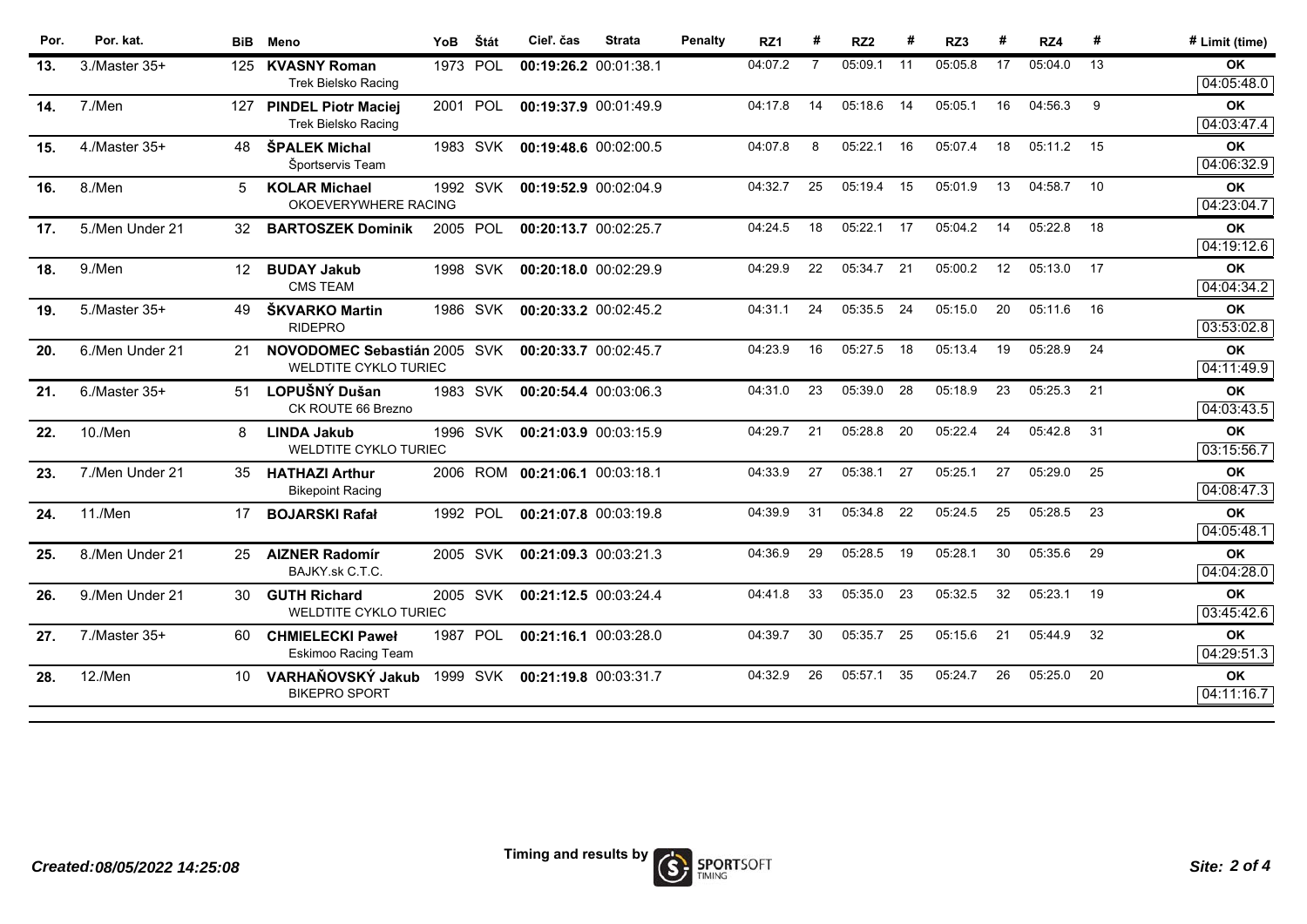| Por. | Por. kat.        | <b>BiB</b> | Meno                                               | YoB      | Štát       | Cieľ. čas             | <b>Strata</b> | <b>Penalty</b> | RZ <sub>1</sub> | #  | RZ <sub>2</sub> |    | RZ3     |    | RZ4     | #  | # Limit (time)          |
|------|------------------|------------|----------------------------------------------------|----------|------------|-----------------------|---------------|----------------|-----------------|----|-----------------|----|---------|----|---------|----|-------------------------|
| 29.  | 10./Men Under 21 |            | 132 KRYWULT Igor                                   | 2005     | POL        | 00:21:24.6 00:03:36.6 |               |                | 04:24.2         | 17 | 05:48.3         | 32 | 05:32.6 | 33 | 05:39.4 | 30 | OK<br>04:13:47.2        |
| 30.  | 11./Men Under 21 | 29         | <b>HAJDÚK Matúš</b>                                |          | 2003 SVK   | 00:21:35.7 00:03:47.6 |               |                | 04:43.0         | 34 | 05:35.7         | 25 | 05:18.7 | 22 | 05:58.2 | 39 | <b>OK</b><br>03:53:08.7 |
| 31.  | 13./Men          | 15         | <b>VYKOUPIL Jan</b><br>DAB Racing Team             | 1992     | <b>CZE</b> | 00:21:38.0 00:03:49.9 |               |                | 04:29.6         | 20 | 05:40.4         | 29 | 05:27.3 | 29 | 06:00.5 | 40 | <b>OK</b><br>03:52:20.9 |
| 32.  | 12./Men Under 21 | 44         | <b>VEPY Matei</b><br>OKOEVERYWHERE RACING          |          | 2007 SVK   | 00:21:40.6 00:03:52.5 |               |                | 04:35.7         | 28 | 06:02.9         | 38 | 05:29.8 | 31 | 05:32.0 | 27 | OK<br>04:10:53.0        |
| 33.  | 1./Women         | 64         | <b>BUREK Katarzyna</b>                             | 1993     | <b>POL</b> | 00:21:51.1 00:04:03.1 |               |                | 04:41.5         | 32 | 06:00.8         | 36 | 05:34.3 | 35 | 05:34.3 | 28 | OK<br>04:09:40.7        |
| 34.  | 13./Men Under 21 | 36         | <b>CÍBIK David</b><br>OKOEVERYWHERE RACING         |          | 2004 SVK   | 00:21:54.6 00:04:06.5 |               |                | 04:48.0         | 35 | 05:51.4         | 33 | 05:26.2 | 28 | 05:48.9 | 37 | <b>OK</b><br>04:10:43.2 |
| 35.  | 14./Men Under 21 |            | <b>BLAHUŠIAK Timotei</b><br>BAJKY.sk C.T.C.        |          | 2004 SVK   | 00:22:09.7 00:04:21.7 |               |                | 05:01.5         | 41 | 05:46.1         | 31 | 05:33.7 | 34 | 05:48.3 | 35 | <b>OK</b><br>04:04:39.8 |
| 36.  | 15./Men Under 21 | 33         | <b>BRNIAK Adam</b><br>OKOEVERYWHERE RACING         |          | 2005 SVK   | 00:22:17.3 00:04:29.3 |               |                | 04:29.4         | 19 | 05:42.7         | 30 | 06:35.2 | 49 | 05:29.9 | 26 | OK<br>04:13:02.9        |
| 37.  | 16./Men Under 21 | 45         | <b>SMATANA Martin</b><br><b>CMS TEAM</b>           | 2007     | <b>SVK</b> | 00:22:31.5 00:04:43.5 |               |                | 05:01.3         | 40 | 06:01.9         | 37 | 05:39.0 | 36 | 05:49.2 | 38 | <b>OK</b><br>04:12:10.4 |
| 38.  | 17./Men Under 21 | 39         | <b>KASTELOVIČ Tomáš</b><br>OKOEVERYWHERE RACING    |          | 2006 SVK   | 00:22:57.6 00:05:09.6 |               |                | 04:59.3         | 38 | 06:25.4         | 40 | 05:44.5 | 37 | 05:48.3 | 35 | OK<br>04:04:07.8        |
| 39.  | 18./Men Under 21 | 46         | RYTWIŃSKI Sebastian<br>2B Enduro Team              | 2005 POL |            | 00:23:03.8 00:05:15.8 |               |                | 05:19.7         | 47 | 05:53.8         | 34 | 06:02.2 | 42 | 05:48.0 | 34 | OK<br>04:18:26.7        |
| 40.  | 14./Men          | 7          | <b>LEGÁT Kristián</b><br>MŠK Krompachy             |          | 1997 SVK   | 00:23:19.1 00:05:31.1 |               |                | 04:57.2         | 37 | 06:16.5         | 39 | 06:17.4 | 48 | 05:47.8 | 33 | <b>OK</b><br>04:17:38.8 |
| 41.  | 19./Men Under 21 | 38         | <b>KRIŠKO Matúš</b><br>BAJKY.sk C.T.C.             |          | 2003 SVK   | 00:23:59.7 00:06:11.6 |               |                | 05:14.1         | 44 | 06:36.5         | 44 | 05:58.7 | 39 | 06:10.3 | 41 | <b>OK</b><br>04:08:30.8 |
| 42.  | 20./Men Under 21 | 31         | <b>KRMENSKÝ Adam</b><br><b>ENJOY THE RIDE TEAM</b> |          | 2002 SVK   | 00:24:13.1 00:06:25.0 |               |                | 04:56.2         | 36 | 06:40.2         | 46 | 06:11.6 | 44 | 06:25.0 | 43 | <b>OK</b><br>04:09:14.4 |
| 43.  | 21./Men Under 21 | 47         | <b>JALČ Lukáš</b><br>MŠK Krompachy                 |          | 2004 SVK   | 00:24:13.3 00:06:25.3 |               |                | 05:19.6         | 46 | 06:39.8         | 45 | 05:50.9 | 38 | 06:22.9 | 42 | ΟK<br>03:57:44.7        |
| 44.  | 8./Master 35+    | 59         | <b>KAPŁANIAK Tomasz</b><br>Eskimoo Racing Team     | 1981     | POL        | 00:24:25.2 00:06:37.2 |               |                | 04:59.8         | 39 | 06:27.8         | 42 | 06:17.0 | 47 | 06:40.5 | 45 | <b>NO</b><br>04:31:05.3 |